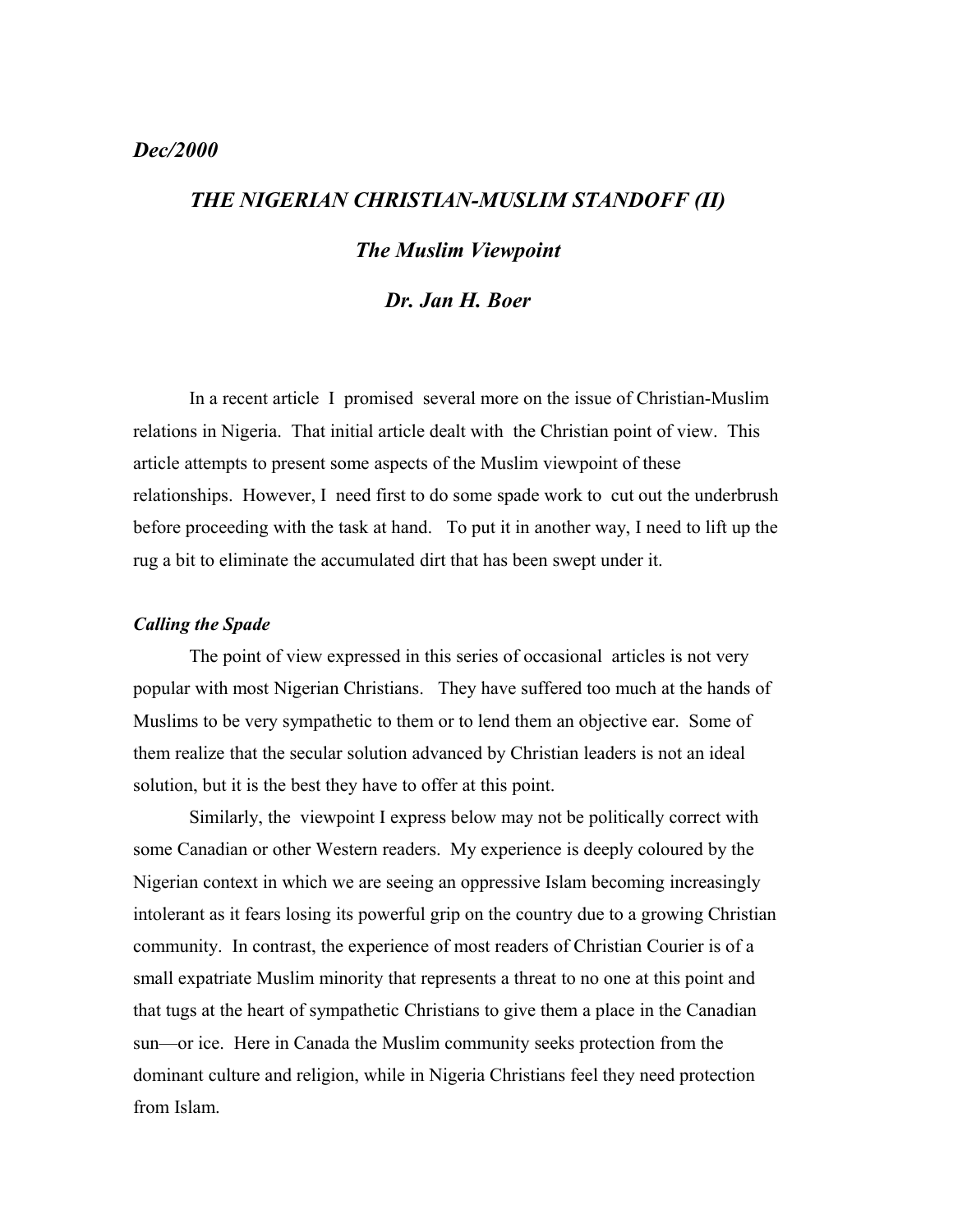Religions present different faces in different contexts. The face of today's Western Christianity is that of a seemingly retreating religion that speaks—wrongly, in my opinion—of "post-Christianity." That is a very different face of the bygone "glory" of "Christendom." Similarly, the faces of various Christian communities living under Communist regimes or those living with Muslim majorities have a wide range of different wrinkles. Different contexts develop different faces.

The same is true of Islam. In the more distant past, Muslims were tolerant and self-confident enough to appoint Christians to very high positions in their governments—but that was in the past. Even then, as now, where Islam forms the majority, it invariably arrogates to itself the right to define the scope of minority religions. In Muslim countries, Christians have never been free to express themselves or live out their religions fully. They are at best second-class citizens who are merely tolerated. In the previous article I referred to the status of *dhimmis* in this regard. Sometime in the future I hope to fully describe the classic Muslim stance vis a vis non-Muslims.

On the other hand, when Muslims constitute small minorities as is the case in some African countries and in all Western nations, they will adopt the face of the innocent and helpless victims of discrimination. They will exploit modern concepts of toleration to the hilt to their own advantage. They know how to exploit the bad colonial conscience of the West. As a result, Western people, including many Christians among them, bend over backwards to accommodate the Muslims among them by fighting alongside them in their struggle for recognition and rights. In such environments, including our Canadian and American environments, Muslims claim the very rights and freedoms they consistently deny the minorities living in Muslim countries. In their countries of origin the very people protected by Christians in Canada will withhold the rights of the same person protecting them here. Our bad consciences prevent us from recognizing this incongruity or exposing it. We would invite the horrible charge of being politically incorrect!

It is high time that we recognize that Muslims through the centuries have been as imperialistic, if not worse, than has the West. While they continuously dangle the shame of the Crusades before the Western conscience, they themselves have been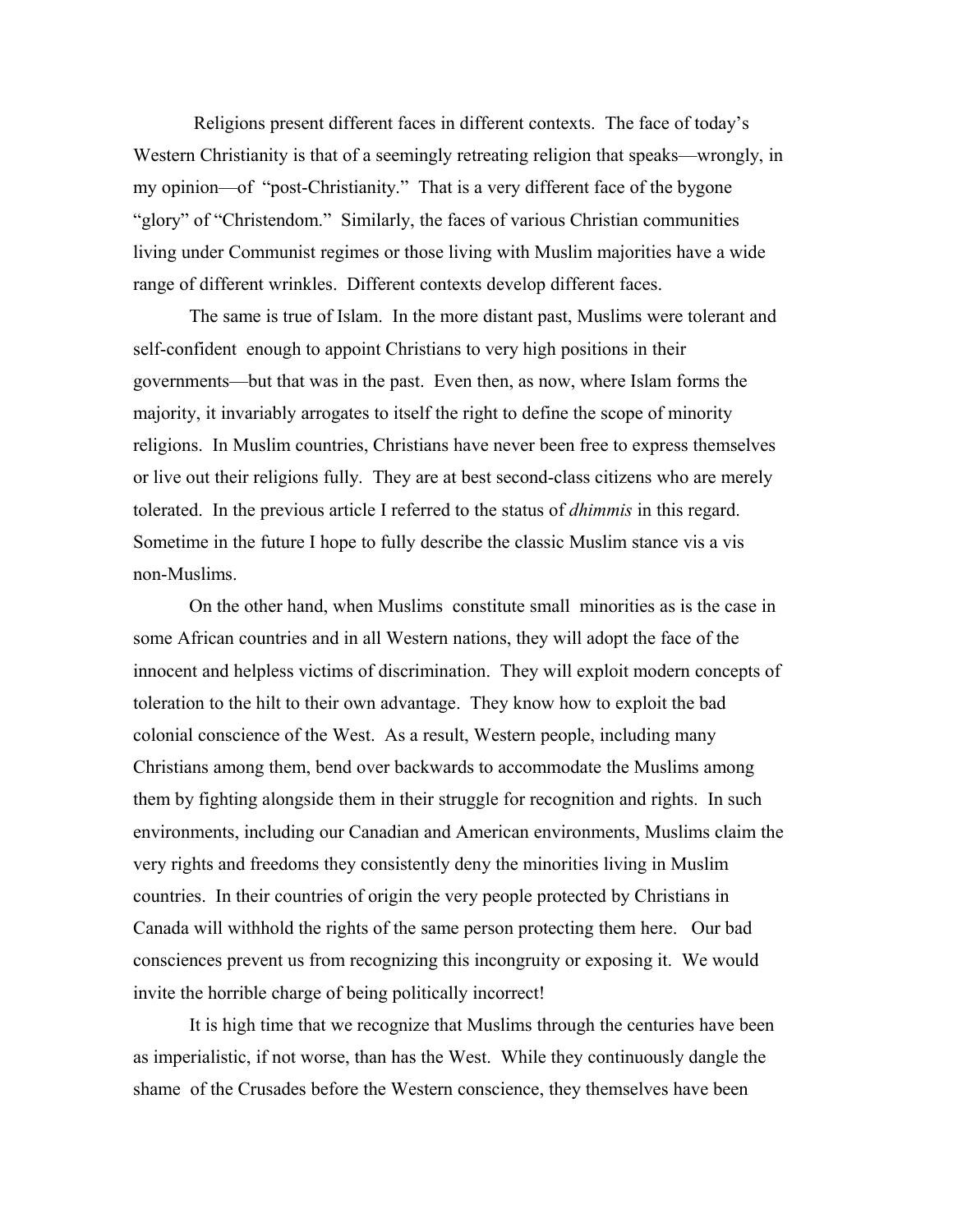waging a continuous crusade called *jihad* up till today*.* And while the Christian community has long ago recognized its guilt with respect to the crusades and colonialism, Islam with its anemic view of sin, has yet to apologize to anyone for its treatment of conquered peoples.

It is time Western Christians confront the Muslims amongst them with their own record, for *both* parties to confess their sins and start with a new slate together. The silly whimper of one-sided Christian confession and weak-kneed unilateral Western accommodation helps no one and certainly will not earn us the respect of Muslims. While they solicit our cooperation, they secretly laugh at and have deep contempt for us. "Enlightened," tolerant Canadians are mere tools in their hands. Western aid to Muslim communities in Nigeria is accepted gladly, but the donours are regarded with contempt as mere rich pagans who are only tolerated because of their wealth. Hard, brutal and unselected facts are among the prerequisites for genuine dialogue and for coming to terms with each other. There is no one more eager for such dialogue and rapprochement than yours truly, but it will not seriously occur unless we are prepared to face the honest, bilateral facts and clean up what has been swept under the rug for too long.

Of course, some of us know an exception or two to the above attitude. However, these are indeed individual exceptions that do not represent the dominant mood of world Islam. There are many stories in Nigeria of Christians and Muslims living together as friendly neighbours, but as soon as the larger Muslim community puts on the screws, almost without exception these friendly relationships turn into murderous hostility. While we may be grateful for fine personal relationships with some individual Muslims on our block, these must not blind us to the larger picture.

#### *The Dominant Muslim Perspective*

In this section I present aspects of the dominant Muslim perspective of Nigerian Christian-Muslim relations as I see them from the outside, as I have experienced and observed them during my 30 years among them and recognize them from their own writings. Much of what follows comes from reading their own writings or from between their own lines.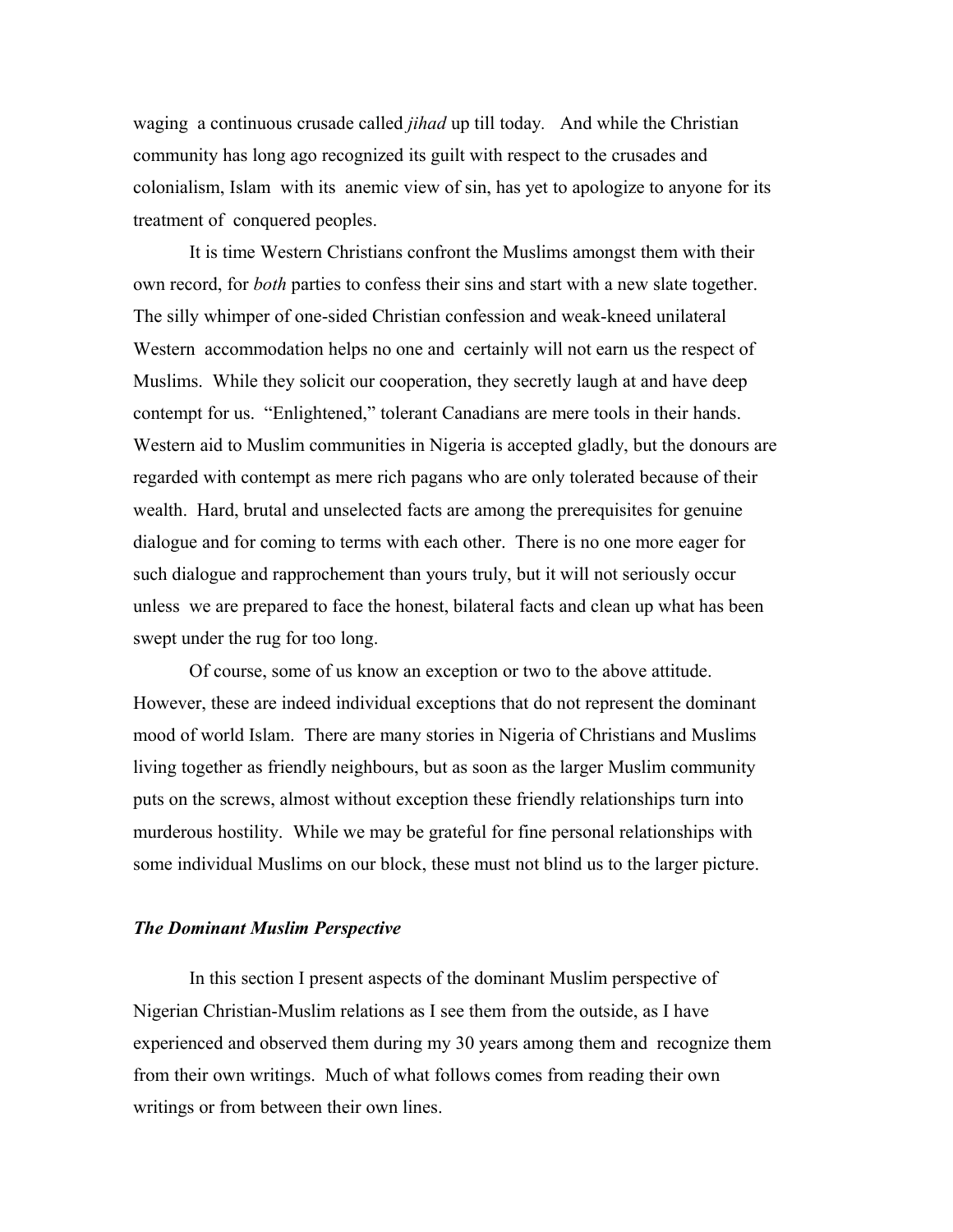#### *A. Infatuation with the Muslim Religion*

A basic element for our discussion is the Muslim infatuation for their religion. Non-Muslim students of Islam have repeatedly observed how deeply Muslims love their religion and all its trappings. They have the deepest admiration for the Qur'an. They absolutely love the shari'a, their law. They boast repeatedly of its comprehensive way of life. They are deeply thankful for its beautiful simplicity and appreciative of its appeal to reason. Some have called it "fanaticism." I once described it as an "excessive infatuation," but am not sure that it is a fair or legitimate description. But infatuation it surely is. No other religion, it is claimed by life-long observers, has been able to arouse such absolute loyalty and pride. They have no doubt that they are the true people of God. I admire them for their devotion and wish the same could be said of more Christians.

It is with the above devotion that Islam has spread both militarily and peacefully, including the use of economic, political and diplomatic pressures. Muslims cannot imagine why in the world anyone would resist becoming a Muslim. Such a beautiful religion! Why resist it? Besides, it is incumbent on everyone to accept Allah, His prophet and His Qur'an. This is not a matter of free choice. It is a beautiful obligation that anyone in his right mind will naturally and gladly accept. What is wrong with forcing people into this fold if it is incumbent on them? And so Muslims have no compunctions about using almost any method open to them to recruit, persuade, cajole, trick, buy, marry or force people into the fold. It is the best thing they can do for them. The use of government power and facilities is perfectly legitimate in this divinely ordered crusade—excuse me: *jihad.*

Because of this divine obligation on all men, Muslims appear not to have any sense of fairness with respect to other people. In the heat of the Nigerian battle, the country's Muslims have almost forgotten the traditional special Muslim regard for Christians as "people of the book." Instead, Christians are basically despised and referred to with the contemptuous term "*khaffir".* It is the same term supporters of Apartheid and other racists have applied to South African Blacks. A derivative of the term, *kaffer*, is used in Dutch to refer to stupid and stubborn people, or, according to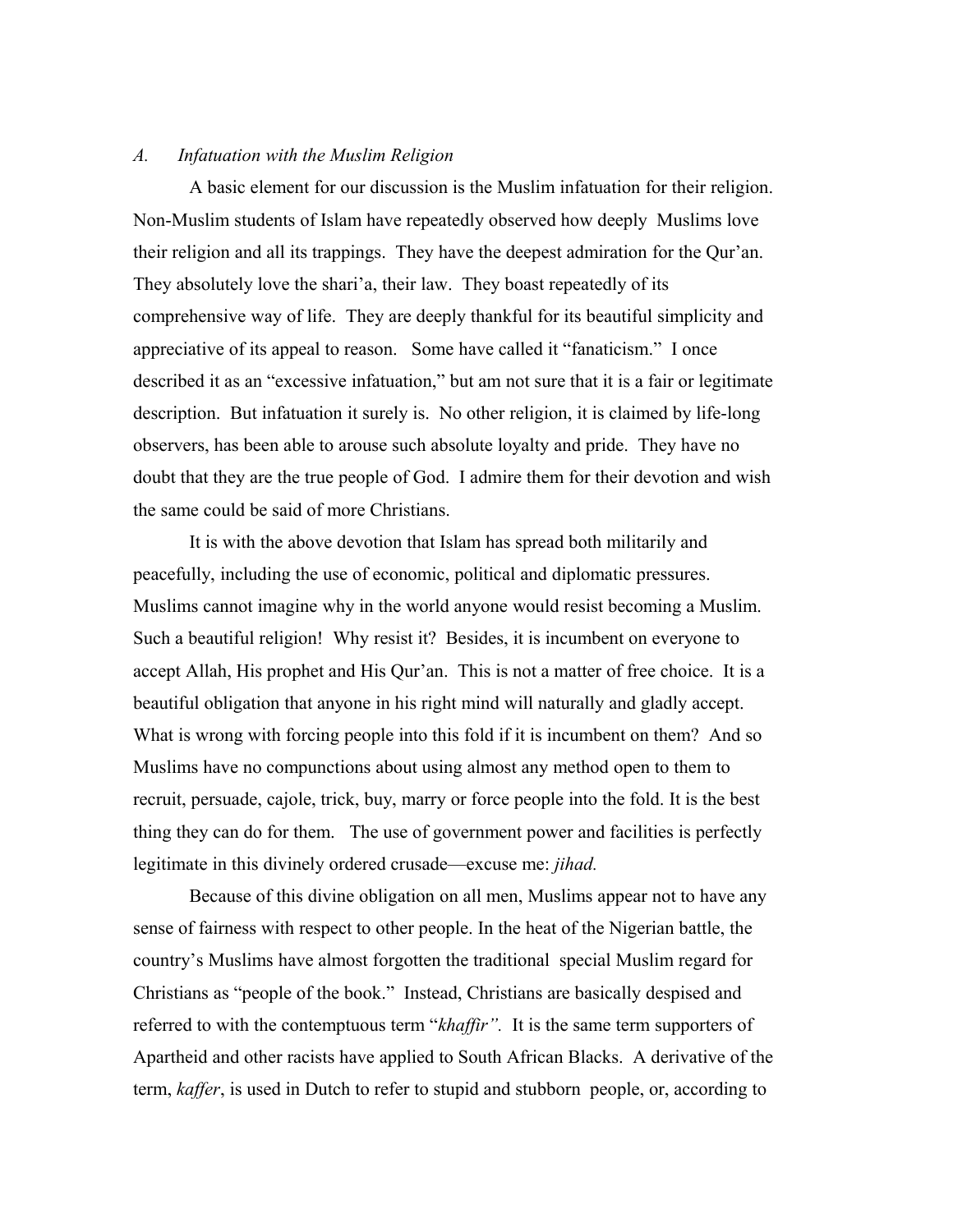one Dutch-English dictionary, "boor"—no relation to this author! In Nigeria, Muslims may preach their gospel anywhere and even block major city roads regularly for their purposes, but they do not extend the same privilege to others. They may quote from the Bible, publicly say or write extremely derogatory things about Christianity, but woe betide the Christian who publicly quotes from the Qur'an. Such Christian quotations have become the excuse for bloody riots. Muslims feel free to dominate government facilities like press, radio and TV while denying almost any coverage to others.

Behind all of this lies the Muslim infatuation with their religion. How could anyone possibly object to the use of any devise at all in the propagation of such beautiful and powerful truth? Islam is the most democratic of all and constitutes the movement for true justice in the world. That being the case, what is wrong with using all the resources that Allah has placed in their hands for the pursuit of *da'wah*, Muslim mission? Is that not the reason Allah gave them these resources? To fail to use them would be nothing short of disobedience. After all, Islam is the embodiment of what all reasonable men seek.

It will no doubt surprise many readers of this article that Muslims claim that their earthly mission is to work towards democracy, justice and liberty. Westerners hardly associate Islam with these noble aspirations. Yet Muslims claim that these constitute the great goals of *da'wah*. What Muslims consider democratic and just is experienced by others as the very opposite. A case of doublespeak? I do not think so. I consider it rather a case of blindness caused by their infatuation with Islam.

## *B. Islam vs the West*

#### 1. Crusade and Jihad

Islam has overcome many forms of opposition throughout its history, but many of its major challenges have come from the West. There were the Crusades, an early Christian variety of *jihad*. These continue to play an important function in the Muslim attitude towards the West and its traditional religion, Christianity. They refuse to acknowledge the many sounds of contrition from the West about these Crusades. Forgiving and forgetting is not a highly developed skill in Islam. The Crusades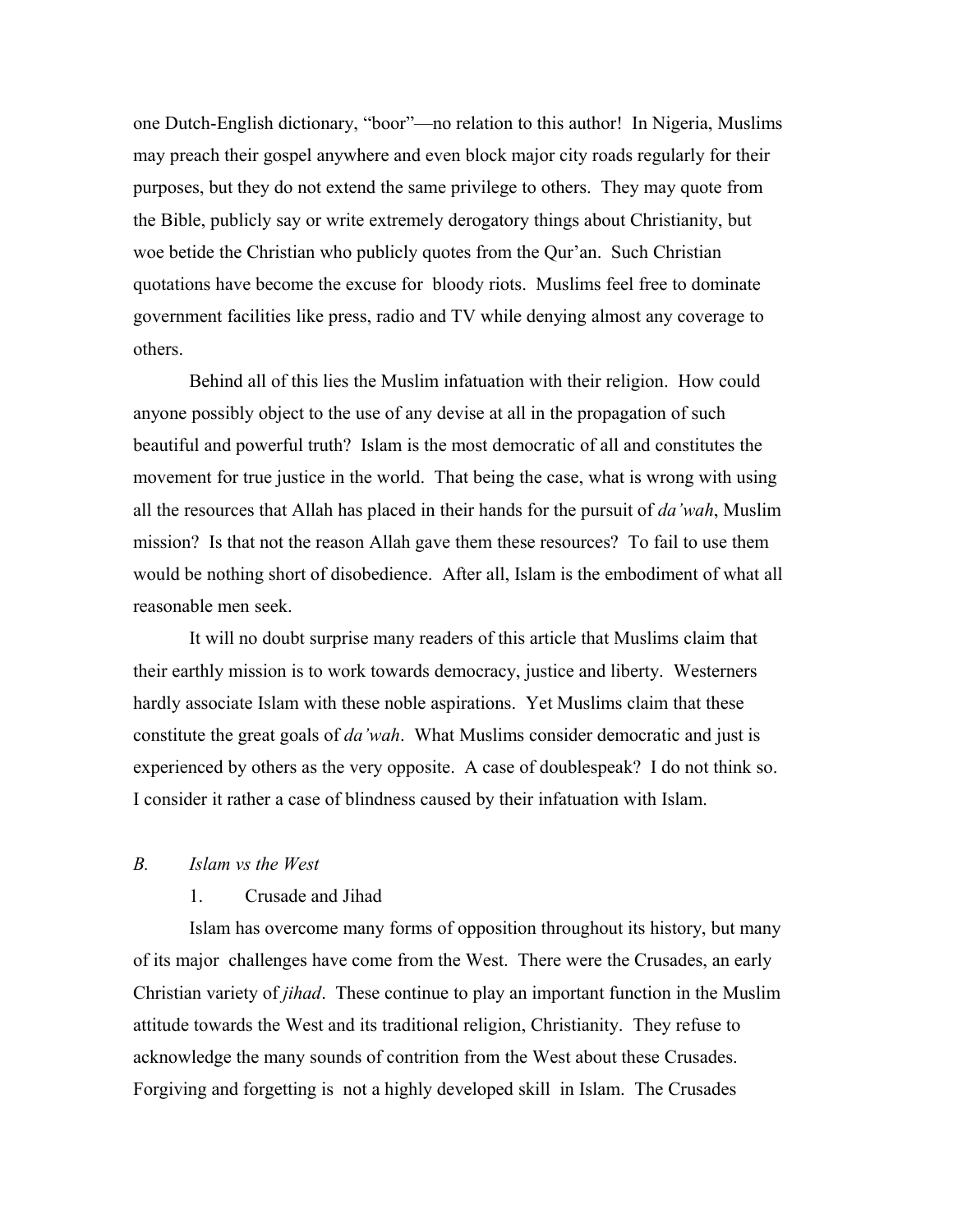continue to raise their hackles. The fact that they themselves have been waging an unending crusade or *jihad* does not give others the same right. There is no similar contrition on their part or any apology ever uttered to anyone.

## 2. Colonialism

And then came colonialism that subjected the entire House of Islam to the pride and sense of superiority of Western *khaffirs.* The people of God subjected to ignorant outsiders. Taken advantage of during a moment of disarray and weakness. This situation was theologically impossible and totally unacceptable. Even though Nigerian Muslim political leaders made the best of their assigned role within the British scheme of indirect rule, deep down the arrangement was considered a profound insult.

Nigerian Muslims nevertheless took advantage of the colonial setup. The British broke down many barriers to the further spread of Islam. The end of slave raiding slowly made the Muslim trader more welcome into traditionally hostile communities. He would settle in the community, offer a wider range of goods than previously available and thus become associated with progress and convenience. The British would appoint Muslims to responsible civil service positions because they were literate and seemed so much more civilized to them. The British also appointed many Muslim chiefs and emirs to rule over non-Muslim communities, a situation that current is being challenged and rejected increasingly by affected ethnic groups. The Muslim establishment of the North even delayed independence from the British because they preferred to share power with the foreign invader rather than with southern Nigerians.

In spite of the advantageous position gained by Muslims during colonialism, they hated the regime and experienced it as the ultimate insult to be ruled by foreign *khaffirs.* It was an insult no Muslims should ever have to suffer. Never mind that Muslim powers were imposed on non-Muslim Nigerians. That was another subject altogether that had no connection with their own plight. Having Muslim authority imposed on others was doing them the greatest favour. But for Muslims to be subjected to others could not be tolerated. Muslim colonialism and other forms of forceful expansion are perfectly acceptable; the opposite, under no circumstances.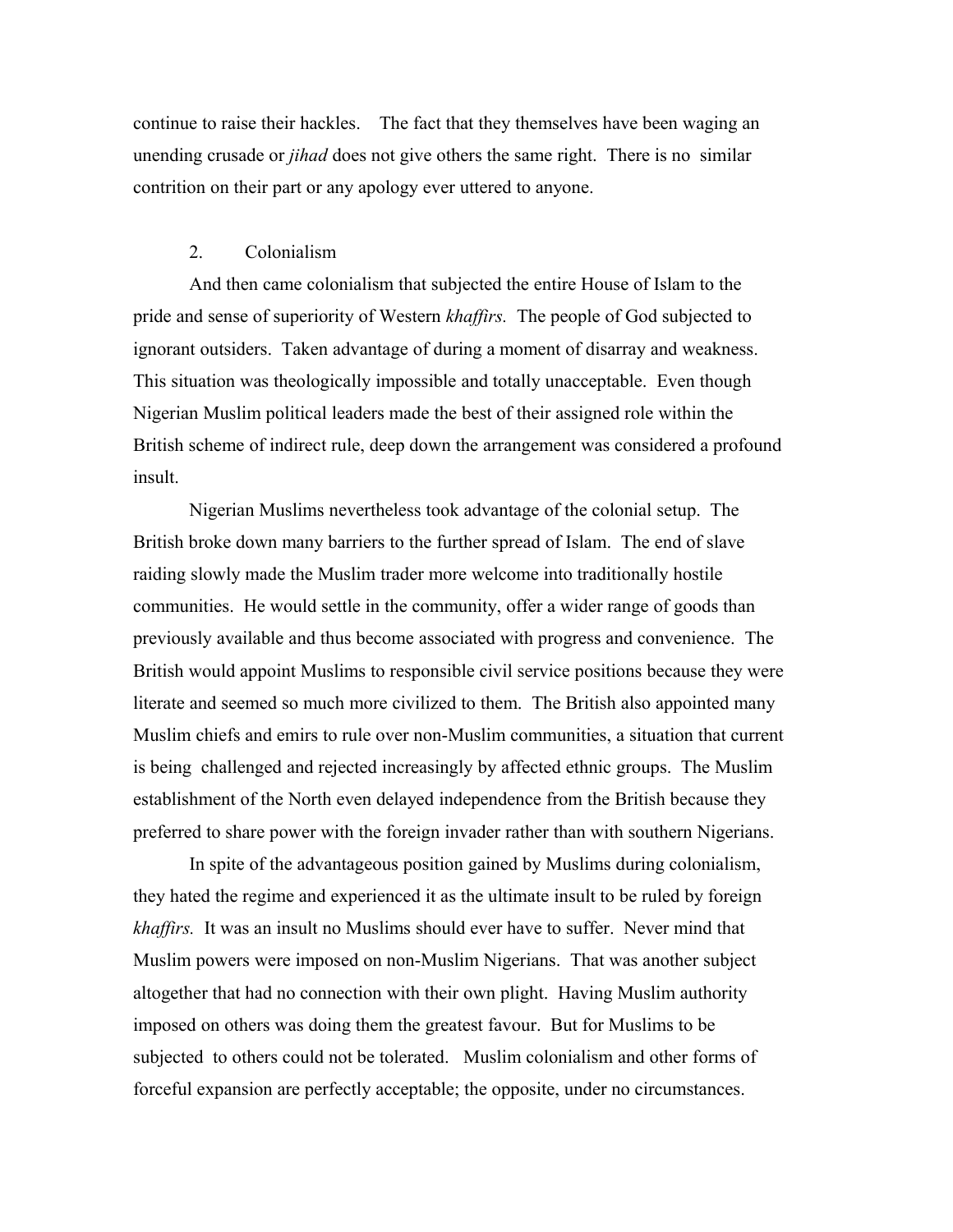Crusade? No! *Jihad*? Of course. It is ordained by Allah himself. How can you object to that?

#### 3. Secularism

In spite of the advantages Islam gained under colonialism in countries like Nigeria and others, the entire world Muslim community, including Nigerians, consider colonialism a serious attempt to undermine Islam. Indeed, colonialism helped Islam spread in previously hostile places. However, simultaneously a poisonous virus was let loose among the people, the virus of Western secularism. Secularism is regarded as a deep attack on the very foundations of Islam in that it would restrict the scope of their religion to a narrow slice of life as it has done in the West. Secularism seeks to reduce religion, including Islam, to a religious sector of life and to religious institutions that have little or no influence in the larger culture. Till today, Nigerian Muslims regard Western secularism as a deliberate, calculated and concerted attempt to destroy their religion. This aspect of colonialism was experienced as so damaging to Islam that it by far offset the favourable climate it created for Muslim *da'wah.* Secularism is experienced by Nigerian Muslims as having totally disoriented the thinking of their people, a situation they are struggling very hard to overcome. This is the struggle that lies at the bottom of current hostilities with Christians. It is the struggle of comprehensive religion versus secularism.

 The fact that Islam traditionally imposes similar religious reductions on minority religions seems to be irrelevant to Muslims; they see no connection or inconsistency. These are not parallel situations as far as they are concerned. Restricting other religions is a divine duty; restricting Islam is satanic and undermines it. They merely shrug off the accidental parallel as irrelevant.

## 4. Western Moral Bankruptcy

The colonial secular setup is made worse by the fact that Muslims consider Western private and public morality to be far below Muslim standards. They have contempt for Western moral standards. They see corruption and degradation in every area of Western culture. What business does a *khaffir* nation have to impose such low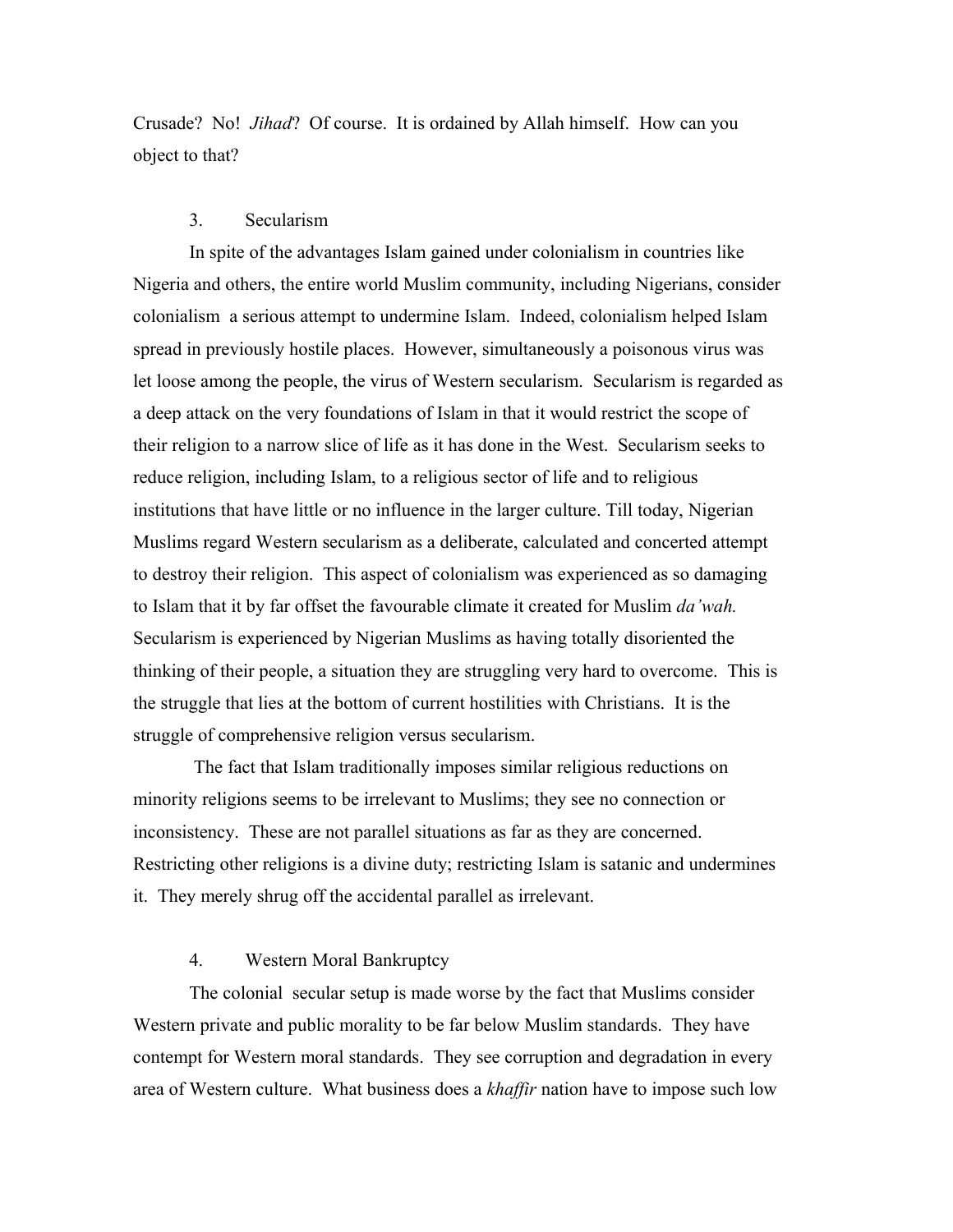standards on the people of God? What possible benefit can be derived from such a corrupted people? And then to think that these people come with such a strong superiority complex! Unbelievable and unacceptable, totally. Technically they may have some contributions to make, but spiritually and morally they are bankrupt. The picture of slavery as depicted in the previous article in this series is conveniently forgotten Muslim slavery of non-Muslims is alright. It is only its Western version that is remembered and condemned. Again, that one-sided picture. It appears everywhere. That Nigeria with its 50 million Muslims—as well as 50 million plus Christians-- is by its own confession the most corrupt nation in the world is, once again, irrelevant.

## 5. Mission and Church

The spread of Christianity by Western missionaries is regarded by Muslims as part of the colonial scheme to undermine them. The fact that colonialism seriously hampered the development of Christianity, though well documented, is not taken seriously by Muslims. As far as they are concerned, colonialism and missions worked hand in glove to subdue Islam. They were partners and no documented research is allowed to lead them to a more nuanced view of that relationship. They refuse to hear it. It does not fit their interpretation.

The Muslim equation of Christianity with colonialism and, therefore with secularism, gains support from the current Nigerian Christian call for a secular approach to government and politics. Does this Christian call not prove the point? Christianity is seen as a member of an unholy triad along with colonialism and secularism. It is part and parcel of the international campaign to destroy Islam. Pure and simple. That is the purpose and goal of Christianity throughout the world, including Nigeria. Hence, Christianity must be resolutely resisted along with colonialism and its successors, neo-colonialism and, now, the free market scheme. All of them must be destroyed. There is no choice. It is either they or Islam. Coexistence is no real ultimate option, though it may be acceptable as a temporary strategy forced on Islam by the situation.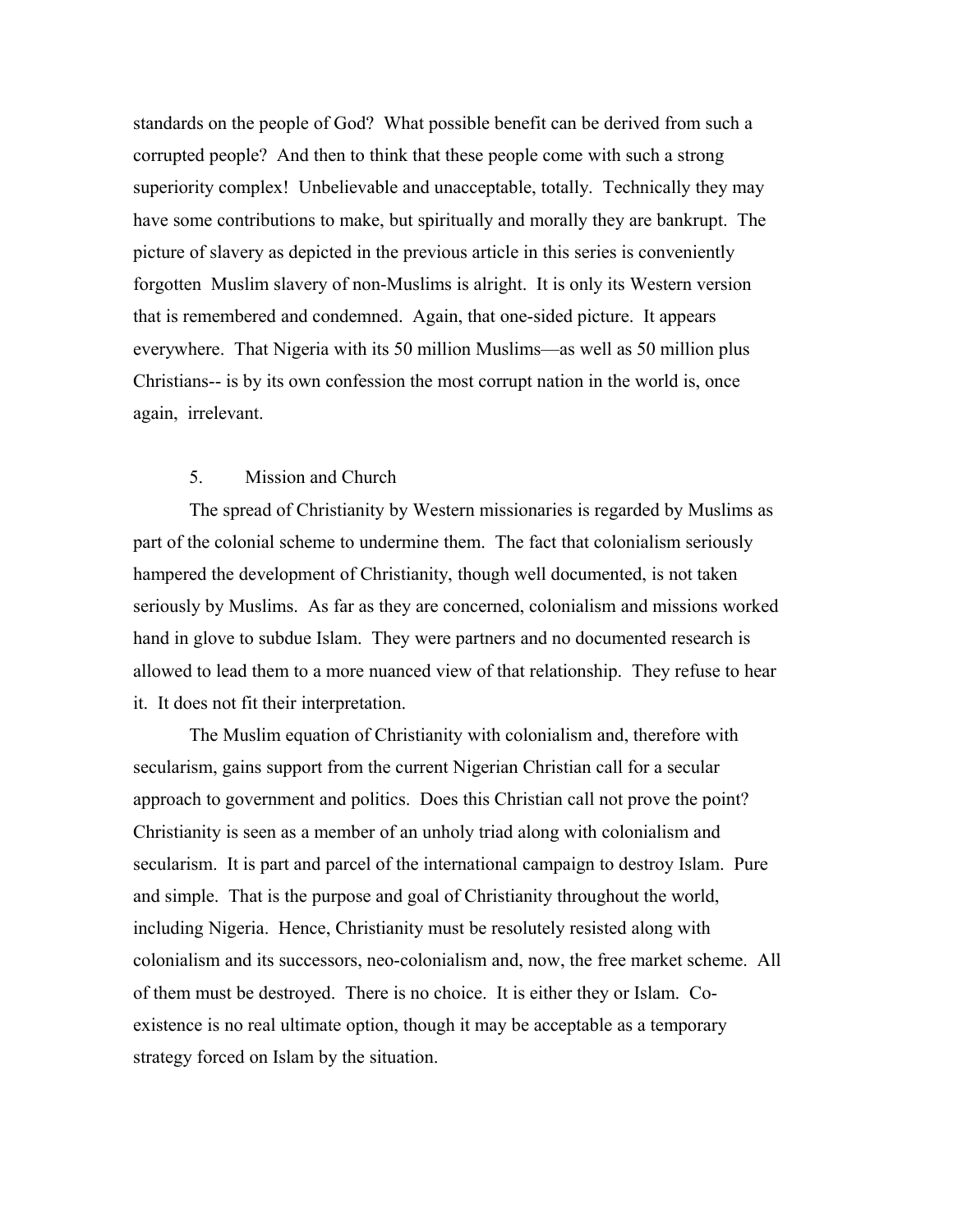The Christian church has made remarkable inroads into northern Nigeria among former Traditionalists and not inconsiderable inroads among Muslims. Prior to colonialism, these were the people subjected to Muslim powers and slave raids and they often took it passively. However, over the past two decades Christians have not only increased in number but also in courage and resistance. They have moved from a passive mode into a much more activistic one. During the 70s, you may remember from the previous article, they passively, though grudgingly, accepted the government take over of their institutions, but today they aggressively protect their rights and turf.

The Nigerian Muslim community, especially in the north, has become nervous about this development. They are not used to such challenges. They do not know how to respond appropriately. They tend to respond very clumsily with an offended and almost "holy" surprise. How can you Christians say such unkind things about us, the people of God? We, who are so righteous and just, so blessed, so religious and wise, so understanding, so tolerant and democratic.

The paragraph above is not meant to be sarcastic. It represents the actual spirit in which Islam in Nigeria is responding to the current Christian challenge. Neither is the paragraph an accusation of Muslim hypocrisy. It is not hypocrisy; it is blindness caused by infatuation with Islam. This infatuation has closed their ears, their minds and their hearts. This infatuation, combined with an inadequate anemic sense of sin as I argue elsewhere, makes it next to impossible for the Muslim community to listen to others. They are almost constitutionally incapable of listening empathetically to critique and complaints from others.

## 6. Mainstream and Fundamentalism

Some may argue that the Muslim stance as described above does not represent mainline Islam. And indeed, in Nigeria some who consider themselves more mainstream have sought to disassociate themselves and Islam as a whole from socalled Fundamentalism, but such attempts are hardly persuasive. If there were a more mainstream Islam in Nigeria with greater understanding of others, with a greater sense of fairness, the popular government-owned Hausa-language newspaper, *Gaskiya Ta Fi Kwabo,* would be more open to Christian writers. The airwaves of Kaduna Radio